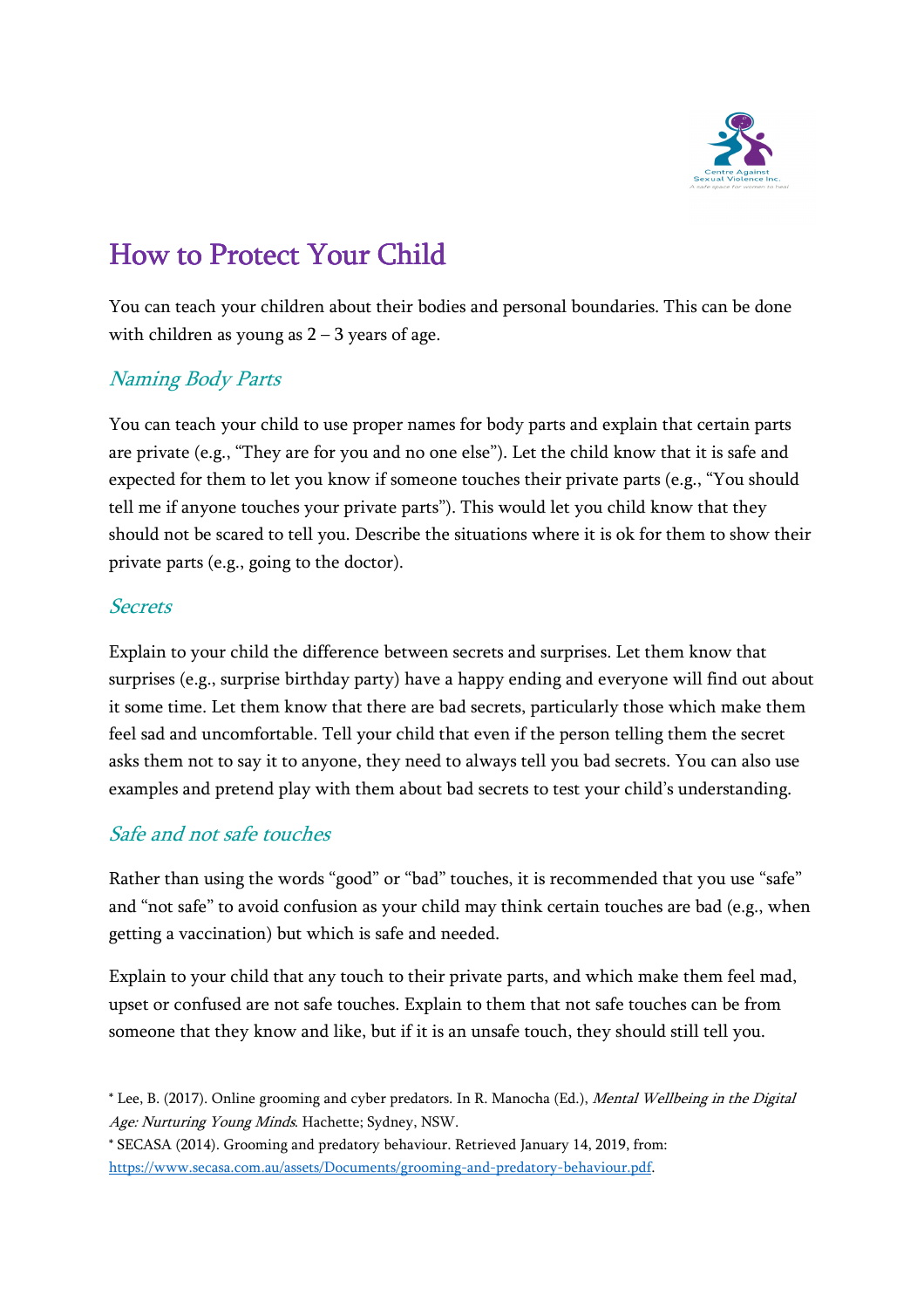

Always reassure them that they will never get into trouble for telling you someone touched them.

# Adults are Not always right

Let your child know that not all adults do the right thing, and that some adults do wrong things. Tell them that if an adult touches them in a not safe way, they can say 'No' or 'Stop'.

#### Trust your instincts

Remind your child that if they have a bad feeling about the way someone is touching or treating them, they should try and get away from that person and directly come and tell you.

# Protecting Against Online Grooming

# Know what your children are doing online

As children lack the life experience to make the choices required to stay safe, parents are encouraged to make decisions regarding When technology is used, Where technology is used, What programs, apps and sites are allowed, and Who a child can connect with.

You can do this by:

1- Becoming 'Friends' with your child on Facebook.

When sex offenders know that you (parent/guardian) are on their friends list, they are more likely to leave your child alone. Also, having your child have photos of themselves with you and other family members can keep away offenders.

2- Setting up internet filters and blockers to prevent access to certain

websites. Parental controls and filters are programs set on a device (i.e., computer, IPad) or account to monitor or control information or activity (do we include a suggestion of a program?).

<sup>\*</sup> Lee, B. (2017). Online grooming and cyber predators. In R. Manocha (Ed.), Mental Wellbeing in the Digital Age: Nurturing Young Minds. Hachette; Sydney, NSW.

<sup>\*</sup> SECASA (2014). Grooming and predatory behaviour. Retrieved January 14, 2019, from: https://www.secasa.com.au/assets/Documents/grooming-and-predatory-behaviour.pdf.